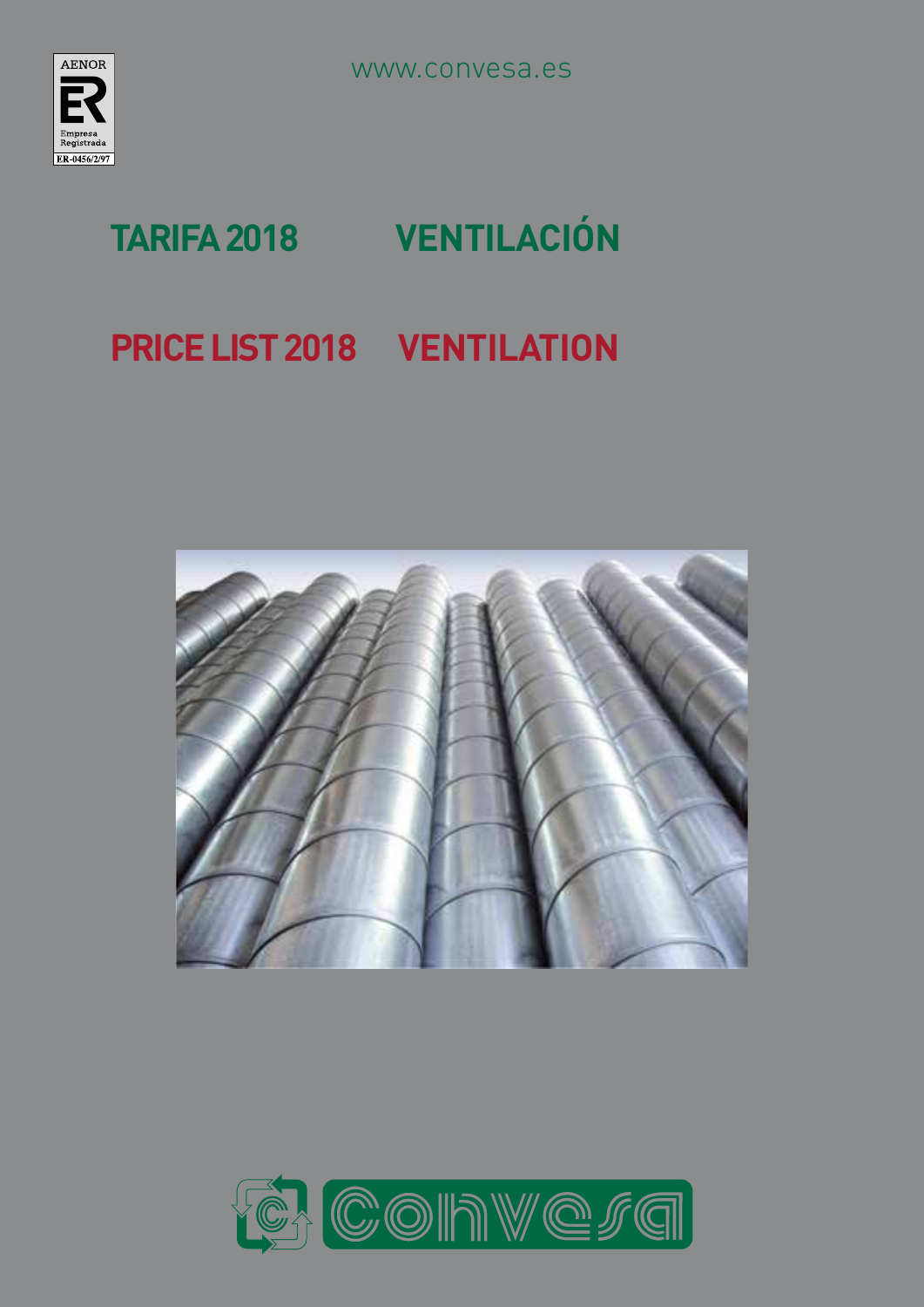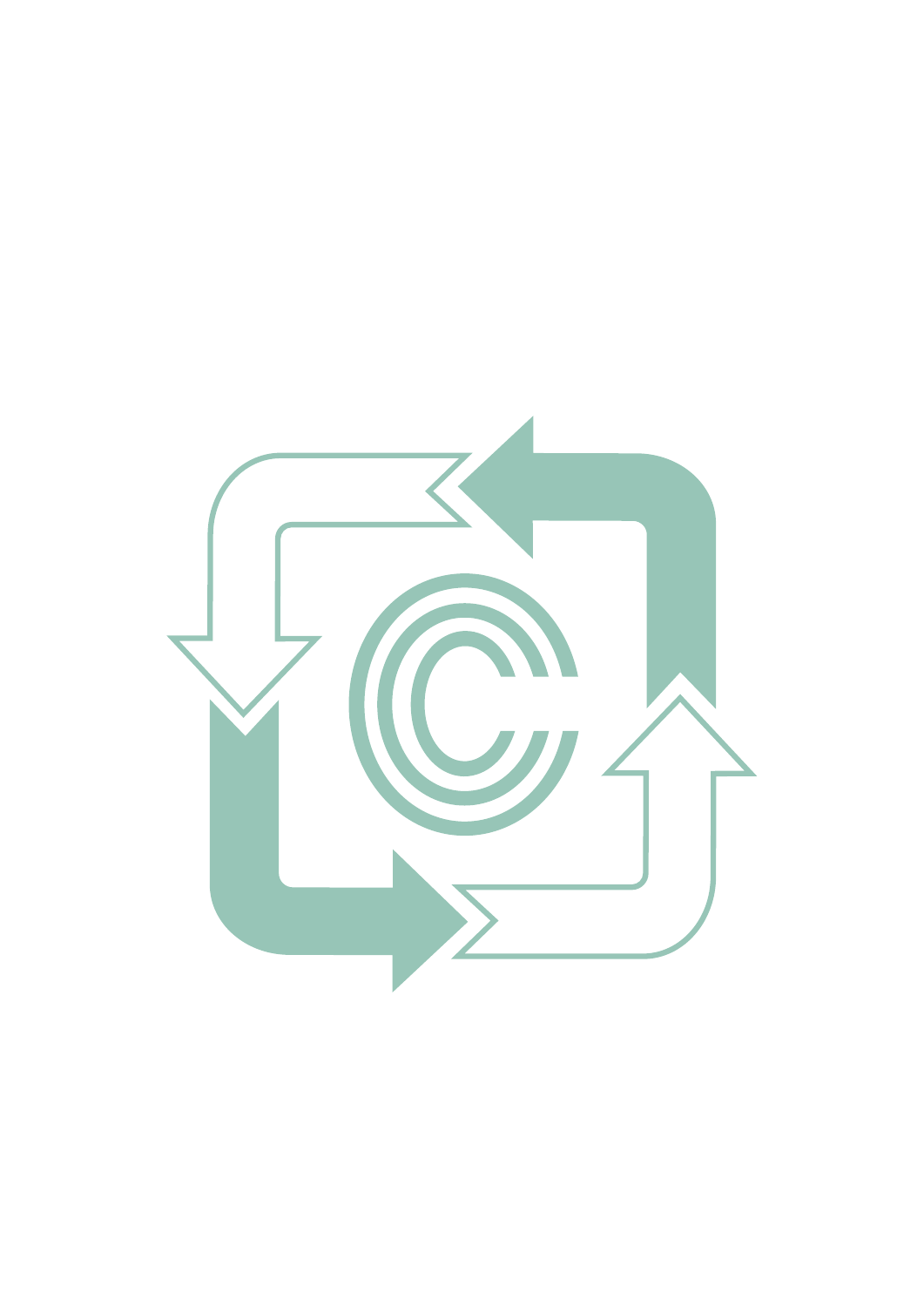Desde nuestros inicios en 1974, hemos aprendido, crecido y nos hemos consolidado. Queremos seguir haciéndolo pero sin perder las líneas básicas que entonces nos marcamos: TRASPARENCIA y CALIDAD.

¡Gracias a nuestros clientes por ofrecernos su confianza todos estos años!

Todos nuestros productos están fabricados en España, en la Comunidad de Madrid, situándonos así en un punto relativamente cercano a todos nuestros clientes.

Since the beginning of our activities in 1974, our company has come a long way : we have learnt, grown and consolidated our production. We are keen today to maintain and reinforce our two key-values: Transparency and quality. Thanks to everyone for trusting CONVESA all over these years.

All our products are made in Spain.





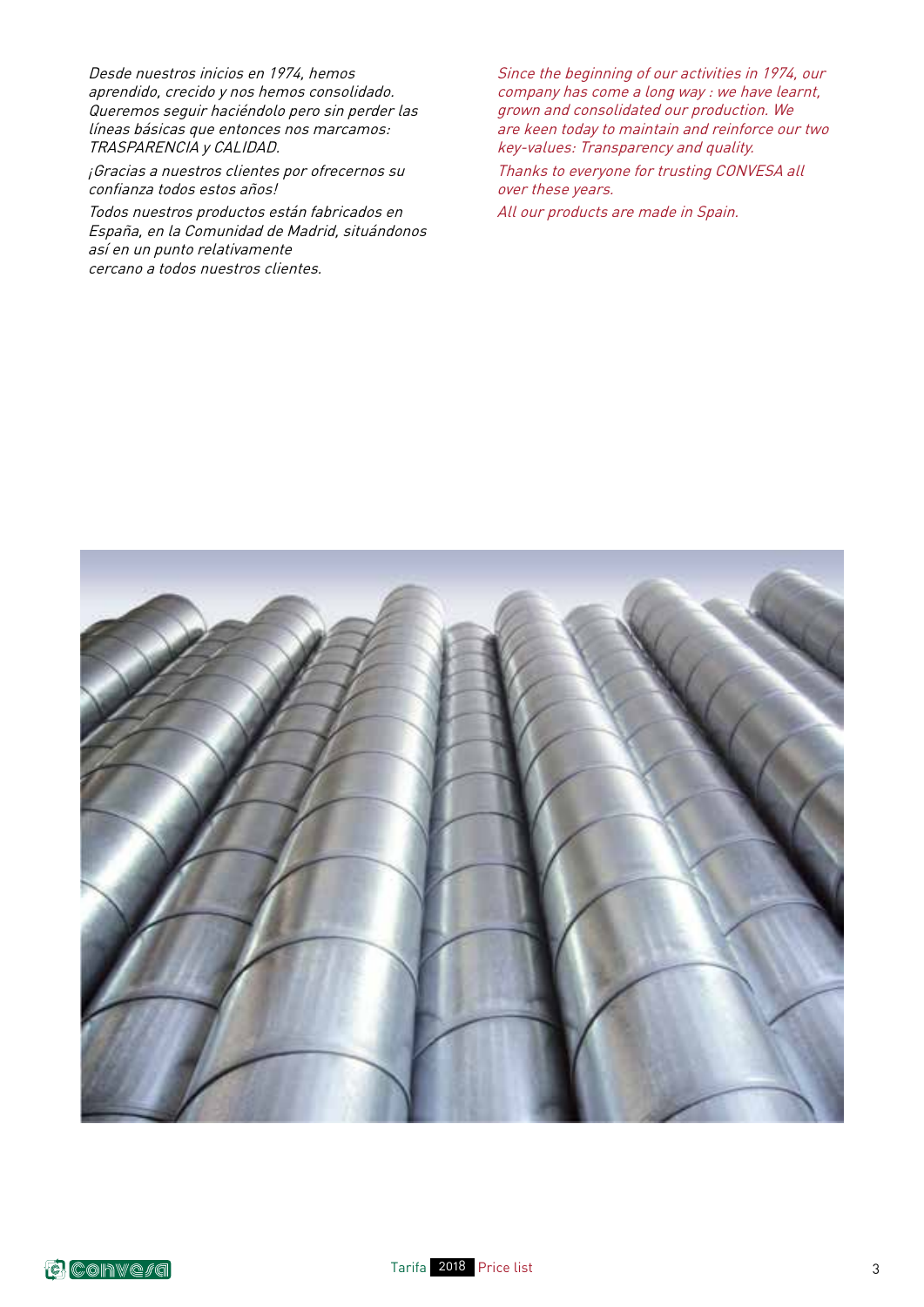# **Índice Index**

|                                                                                       | Página / Page |
|---------------------------------------------------------------------------------------|---------------|
| Tubo liso Galva (PSLG) - LG<br>GALVA Smooth tube (PSLG) - LG                          | 5             |
| Tubo helicoidal Galva (PSHG) - HG<br>Helicoidal GALVA ducts (PSHG) - HG               | 7             |
| Tubo flexible de Aluminio (ALUMIFLEX) - FA<br>Aluminum Flexible Duct (ALUMIFLEX) - FA | 13            |
| Condiciones Generales de venta<br><b>General conditions of sale</b>                   | 15            |

**Q** Convera

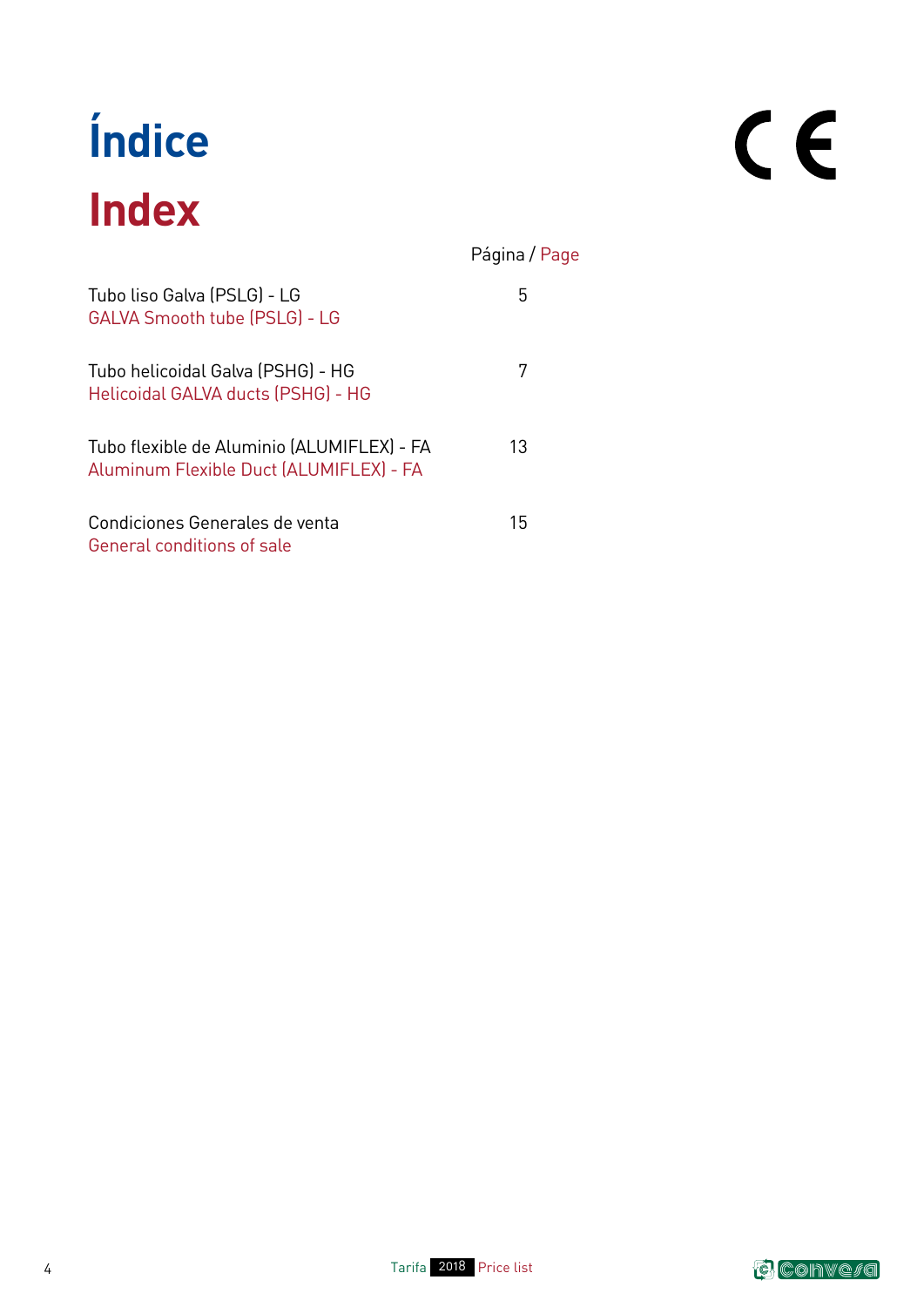# **TUBO LISO GALVA (PSLG) - LG GALVA Smooth Tube (PSLG)**



|             | <b>Descripción:</b> Tubo de pared simple de acero galvanizado. Sistema de unión machihembrado.             |
|-------------|------------------------------------------------------------------------------------------------------------|
|             | No lleva abrazadera de unión.                                                                              |
|             | <b>Description:</b> Single wall tube in galvanized steel. Male-female system jointing.<br>No locking band. |
| Utilidades: | Para ventilación, aire acondicionado, extracción de humos, etc.                                            |
| Utilities:  | For ventilation, air conditioning, smoke extraction, etc.                                                  |



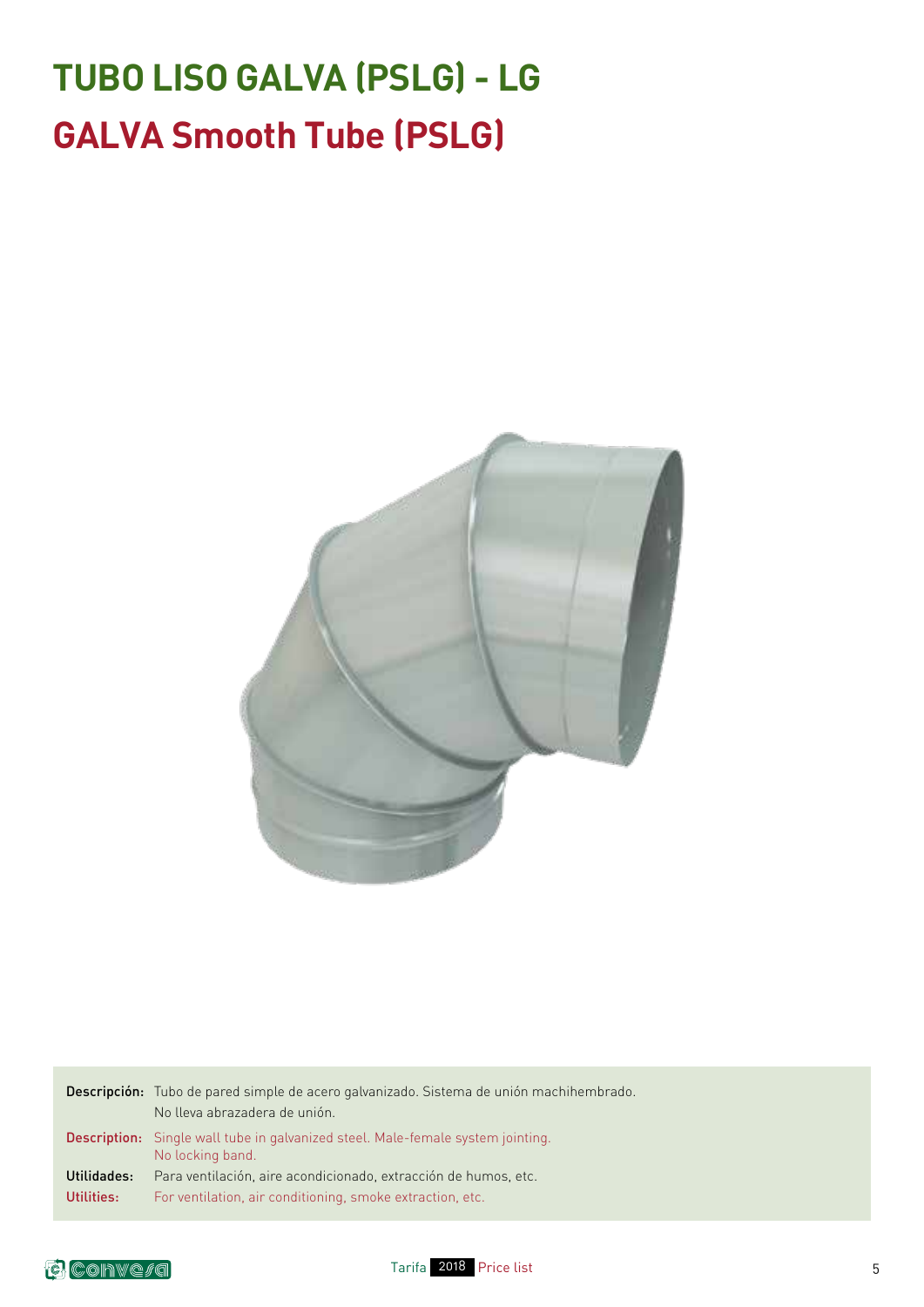### Tubo liso GALVA (PSLG) **LG**  GALVA Smooth tube (PSLG) **LG**

| Ø   | Tubo liso galva 0,6<br>tramo de 1 m.<br>Galva smooth 0,6<br>tube 1 meter |       | Codo 30°<br>Elbow 30° |       | Codo 45°<br>Elbow 45° |       | Codo 90°<br>Elbow 90° |       | Reducción a diámetro<br>anterior<br><b>Reduction</b> |       |  |
|-----|--------------------------------------------------------------------------|-------|-----------------------|-------|-----------------------|-------|-----------------------|-------|------------------------------------------------------|-------|--|
|     | Ref.                                                                     | €     | Ref.                  | €     | Ref.                  | €     | Ref.                  | €     | Ref.                                                 | €     |  |
| 100 | LG6110                                                                   | 14,31 | LGCT10                | 13,99 | LGCC10                | 13,99 | LGCN10                | 23,29 |                                                      |       |  |
| 110 | LG6111                                                                   | 15,02 | LGCT11                | 14,14 | LGCC11                | 14,14 | LGCN11                | 23,57 | LGRE11                                               | 19,98 |  |
| 120 | LG61120                                                                  | 15,72 | <b>LGCT120</b>        | 14,29 | LGCC120               | 14,29 | <b>LGCN120</b>        | 24,02 | <b>LGRE120</b>                                       | 20,21 |  |
| 125 | LG6112                                                                   | 16,08 | LGCT12                | 14,36 | LGCC12                | 14,36 | LGCN12                | 24,32 | LGRE12                                               | 25,62 |  |
| 150 | LG6115                                                                   | 17,83 | LGCT15                | 16,77 | LGCC15                | 16,77 | LGCN15                | 28,25 | LGRE15                                               | 26,38 |  |
| 175 | LG6117                                                                   | 19,60 | LGCT17                | 19,12 | LGCC17                | 19,12 | LGCN17                | 32,19 | LGRE17                                               | 28,86 |  |
| 200 | LG6120                                                                   | 21,36 | LGCT20                | 21,65 | LGCC20                | 21,65 | LGCN20                | 36,29 | LGRE20                                               | 29,60 |  |
| 250 | LG6125                                                                   | 26,67 | LGCT25                | 24,80 | LGCC25                | 24,80 | LGCN25                | 42,56 | LGRE25                                               | 33,73 |  |
| 300 | LG6130                                                                   | 31,98 | LGCT30                | 28,11 | LGCC30                | 28,11 | LGCN30                | 48,42 | LGRE30                                               | 41,06 |  |

| Ø   | Te 90°<br>Tee 90° |       | <b>Tapa</b><br>Lid |       | <b>Caperuza</b> | Cap   | Caperuza antirrevoco<br>Anti wind cowl |       |  |
|-----|-------------------|-------|--------------------|-------|-----------------|-------|----------------------------------------|-------|--|
|     | Ref.              | €     | Ref.               | €     | Ref.            | €     | Ref.                                   | €     |  |
| 100 | LGTN10            | 34,24 | LGTA10             | 9,59  | LGCP10          | 17,01 | LGCA10                                 | 22,51 |  |
| 110 | LGTN11            | 34,77 | LGTA11             | 9,59  | LGCP11          | 18,05 | LGCA11                                 | 23,95 |  |
| 120 | <b>LGTN120</b>    | 36,05 |                    |       | <b>LGCP120</b>  | 19,29 | <b>LGCA120</b>                         | 25,46 |  |
| 125 | LGTN12            | 36,63 | LGTA12             | 11,14 | LGCP12          | 21,61 | LGCA12                                 | 27,19 |  |
| 150 | LGTN15            | 38,35 | LGTA15             | 12,14 | LGCP15          | 24,80 | LGCA15                                 | 30,78 |  |
| 175 | LGTN17            | 47,68 | LGTA17             | 13,35 | LGCP17          | 27,70 | LGCA17                                 | 34,51 |  |
| 200 | LGTN20            | 49,62 | LGTA20             | 14,16 | LGCP20          | 29,96 | LGCA20                                 | 38,56 |  |
| 250 | LGTN25            | 56,95 | LGTA25             | 15,23 | LGCP25          | 32,22 | LGCA25                                 | 44,76 |  |
| 300 | LGTN30            | 57,74 | LGTA30             | 16,11 | LGCP30          | 34,14 | LGCA30                                 | 47,53 |  |

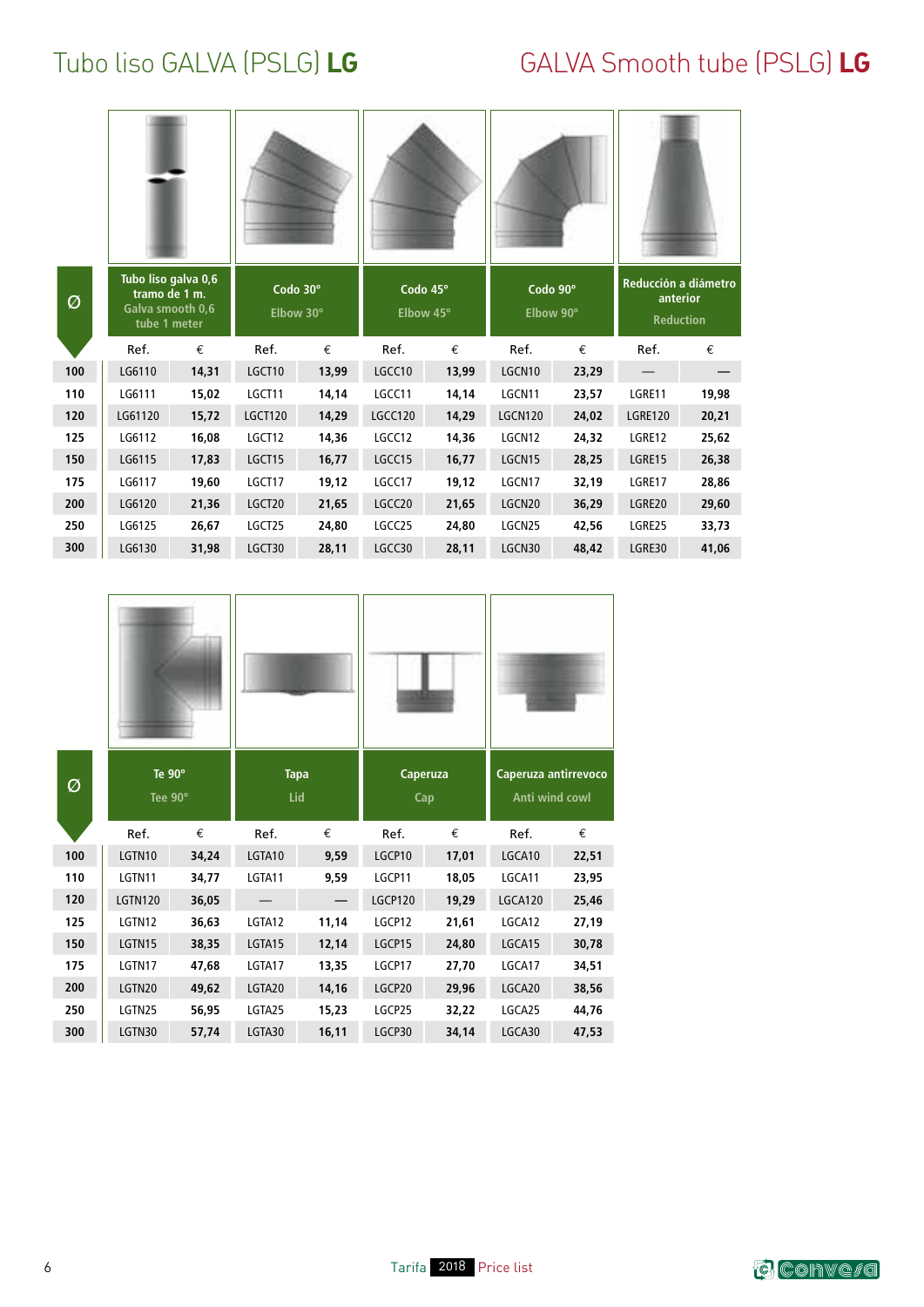# **Tubo helicoidal GALVA (PSHG) - HG Helicoidal GALVA Galvanized Ducts - HG**

### RESISTENCIA AL FUEGO  $\boxed{\mathsf{E}_{600}}$  120  $^*$



\* Para RESISTENCIA AL FUEGO Imprescindible instalar con sellante según las normas de montaje. \* For RESITANT TO FIRE you have to install with the instuctions of the fixer sealand.

|                           | <b>Descripción:</b> Tubo de pared simple helicoidal de acero galvanizado con unión mediante manguitos.<br>Unión machihembrado: +10% adicional. Con junta en accesorios: +20% adicional.<br><b>Description:</b> Single wall helicoidal duct in galvanized steel, ducts connected by couplings. |
|---------------------------|-----------------------------------------------------------------------------------------------------------------------------------------------------------------------------------------------------------------------------------------------------------------------------------------------|
| Utilidades:<br>Utilities: | To connect male-female connection +10% additional. With seals in accessories: +20% additional.<br>Para ventilación, aire acondicionado, extracción de humos, etc.<br>For ventilation, air conditioning, smoke extraction, etc.                                                                |
| Montaje:<br>Assembly:     | Interior y exterior.<br>internal and external.                                                                                                                                                                                                                                                |

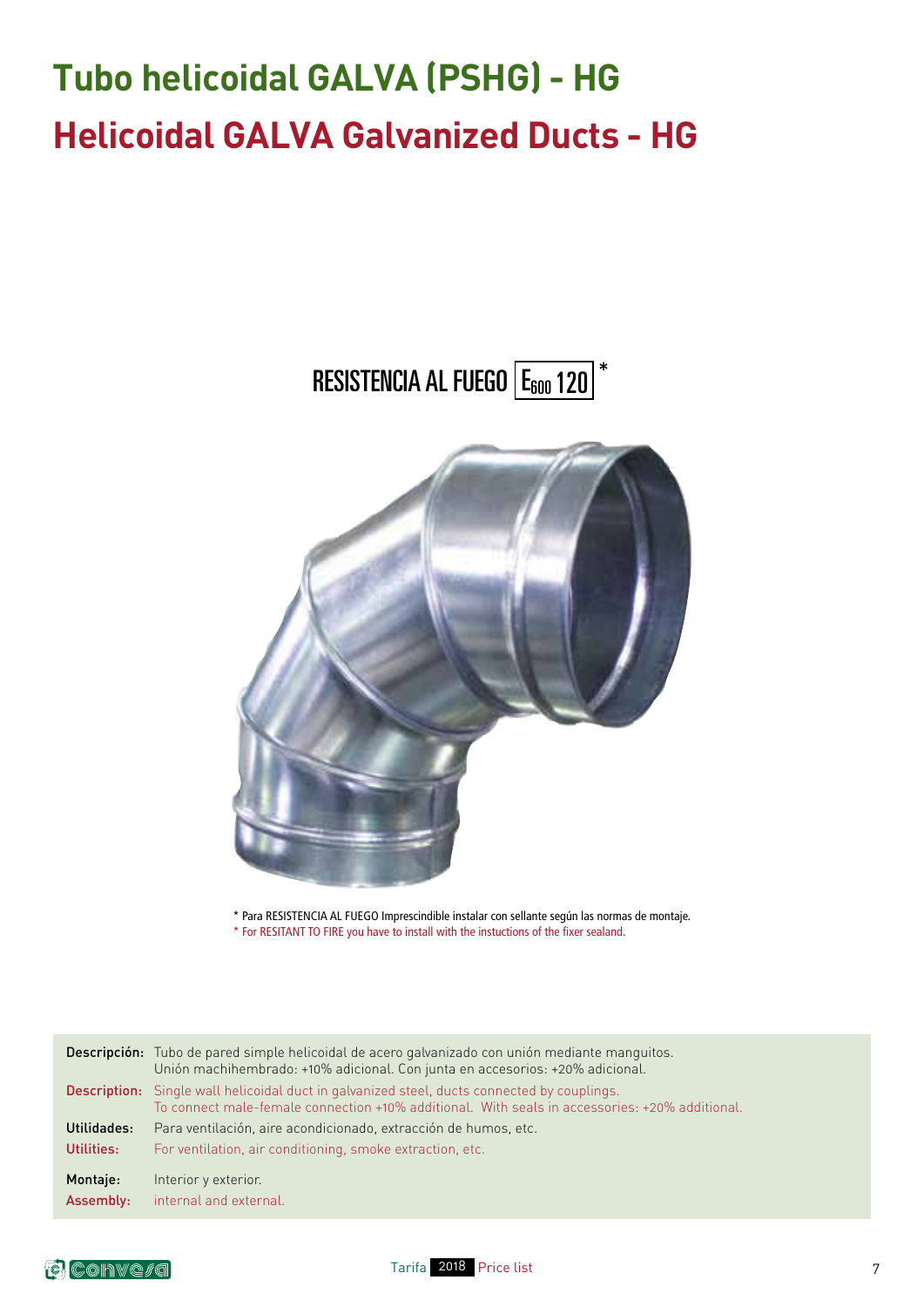### Tubo helicoidal GALVA (PSHG) **HG**

| Ø    | Tubo espesor 0,50<br>tramo de 3 m.<br>Duct thickness 0,50<br>length 3 meters |       | Tubo espesor 0,50<br>tramo de 5 m.<br>Duct thickness 0,50<br>length 5 meters |        | Tubo espesor 0,70<br>tramo de 3 m.<br>Duct thickness 0,70<br>length 3 meters |        | Tubo espesor 0,70<br>tramo de 5 m.<br>Duct thickness 0,70<br>length 5 meters |        | Tubo espesor 1<br>tramo de 3 m.<br><b>Duct thickness 1</b><br>length 3 meters |        | Tubo espesor 1<br>tramo de 5 m.<br>Duct thickness 1<br>length 5 meters |        |
|------|------------------------------------------------------------------------------|-------|------------------------------------------------------------------------------|--------|------------------------------------------------------------------------------|--------|------------------------------------------------------------------------------|--------|-------------------------------------------------------------------------------|--------|------------------------------------------------------------------------|--------|
|      | Ref.                                                                         | €     | Ref.                                                                         | €      | Ref.                                                                         | €      | Ref.                                                                         | €      | Ref.                                                                          | €      | Ref.                                                                   | €      |
| 80   | HG5308                                                                       | 17,60 | HG5508                                                                       | 29,31  |                                                                              |        |                                                                              |        |                                                                               |        |                                                                        |        |
| 100  | HG5310                                                                       | 17,60 | HG5510                                                                       | 29,31  |                                                                              |        |                                                                              |        |                                                                               |        |                                                                        |        |
| 125  | HG5312                                                                       | 22,03 | HG5512                                                                       | 36,69  | HG7312                                                                       | 31,08  | HG7512                                                                       | 51,75  | HG1312                                                                        | 46,48  | HG1512                                                                 | 77,50  |
| 150  | HG5315                                                                       | 26,25 | HG5515                                                                       | 43,79  | HG7315                                                                       | 37,15  | HG7515                                                                       | 61,95  | HG1315                                                                        | 48,59  | HG1515                                                                 | 80,94  |
| 160  | HG5316                                                                       | 30,10 | HG5516                                                                       | 49,17  | HG7316                                                                       | 41,83  | HG7516                                                                       | 68,70  | HG1316                                                                        | 54,24  | HG1516                                                                 | 89,33  |
| 175  | HG5317                                                                       | 30,90 | HG5517                                                                       | 51,49  | HG7317                                                                       | 43,42  | HG7517                                                                       | 72,39  | HG1317                                                                        | 56,83  | HG1517                                                                 | 94,64  |
| 200  | HG5320                                                                       | 37,18 | HG5520                                                                       | 58,24  | HG7320                                                                       | 49,54  | HG7520                                                                       | 82,57  | HG1320                                                                        | 64,79  | HG1520                                                                 | 107,96 |
| 250  | HG5325                                                                       | 43,76 | HG5525                                                                       | 72,93  | HG7325                                                                       | 61,85  | HG7525                                                                       | 103,09 | HG1325                                                                        | 80,92  | HG1525                                                                 | 134,91 |
| 300  | HG5330                                                                       | 52,42 | HG5530                                                                       | 87,40  | HG7330                                                                       | 74,16  | HG7530                                                                       | 123,56 | HG1330                                                                        | 96,94  | HG1530                                                                 | 161,57 |
| 350  | HG5335                                                                       | 61,98 | HG5535                                                                       | 103,30 | HG7335                                                                       | 86,52  | HG7535                                                                       | 144,22 | HG1335                                                                        | 113,10 | HG1535                                                                 | 188,55 |
| 400  | HG5340                                                                       | 72,32 | HG5540                                                                       | 119,53 | HG7340                                                                       | 98,85  | HG7540                                                                       | 164,72 | HG1340                                                                        | 129,26 | HG1540                                                                 | 215,39 |
| 450  | HG5345                                                                       | 81,41 | HG5545                                                                       | 135,69 | HG7345                                                                       | 111,15 | HG7545                                                                       | 185,17 | HG1345                                                                        | 145,35 | HG1545                                                                 | 242,25 |
| 500  | HG5350                                                                       | 91,22 | HG5550                                                                       | 152,03 | HG7350                                                                       | 123,52 | HG7550                                                                       | 205,84 | HG1350                                                                        | 161,57 | HG1550                                                                 | 269,26 |
| 550  |                                                                              |       |                                                                              |        | HG7355                                                                       | 135,73 | HG7555                                                                       | 226,28 | HG1355                                                                        | 177,53 | HG1555                                                                 | 295,87 |
| 600  |                                                                              |       |                                                                              | —      | HG7360                                                                       | 148,10 | HG7560                                                                       | 246,87 | HG1360                                                                        | 193,74 | HG1560                                                                 | 322,89 |
| 650  |                                                                              |       |                                                                              |        | HG7365                                                                       | 160,43 | HG7565                                                                       | 267,40 | HG1365                                                                        | 209,81 | HG1565                                                                 | 349,66 |
| 700  |                                                                              |       |                                                                              |        |                                                                              |        |                                                                              |        | HG1370                                                                        | 225,93 |                                                                        |        |
| 750  |                                                                              |       |                                                                              |        |                                                                              |        |                                                                              |        | HG1375                                                                        | 242,11 |                                                                        |        |
| 800  |                                                                              |       |                                                                              |        |                                                                              |        |                                                                              |        | HG1380                                                                        | 258,26 |                                                                        |        |
| 850  |                                                                              |       |                                                                              |        |                                                                              |        |                                                                              | -      | HG1385                                                                        | 274,36 |                                                                        |        |
| 900  |                                                                              |       |                                                                              |        |                                                                              |        |                                                                              |        | HG1390                                                                        | 290,72 |                                                                        |        |
| 950  |                                                                              |       |                                                                              |        |                                                                              |        |                                                                              |        | HG1395                                                                        | 306,62 |                                                                        |        |
| 1000 |                                                                              |       |                                                                              |        |                                                                              |        |                                                                              |        | HG1399                                                                        | 322,74 |                                                                        |        |

Para RESISTENCIA AL FUEGO Imprescindible instalar con sellante según las normas de montaje.<br>For RESITANT TO FIRE you have to install according to installation instructions with sealant.

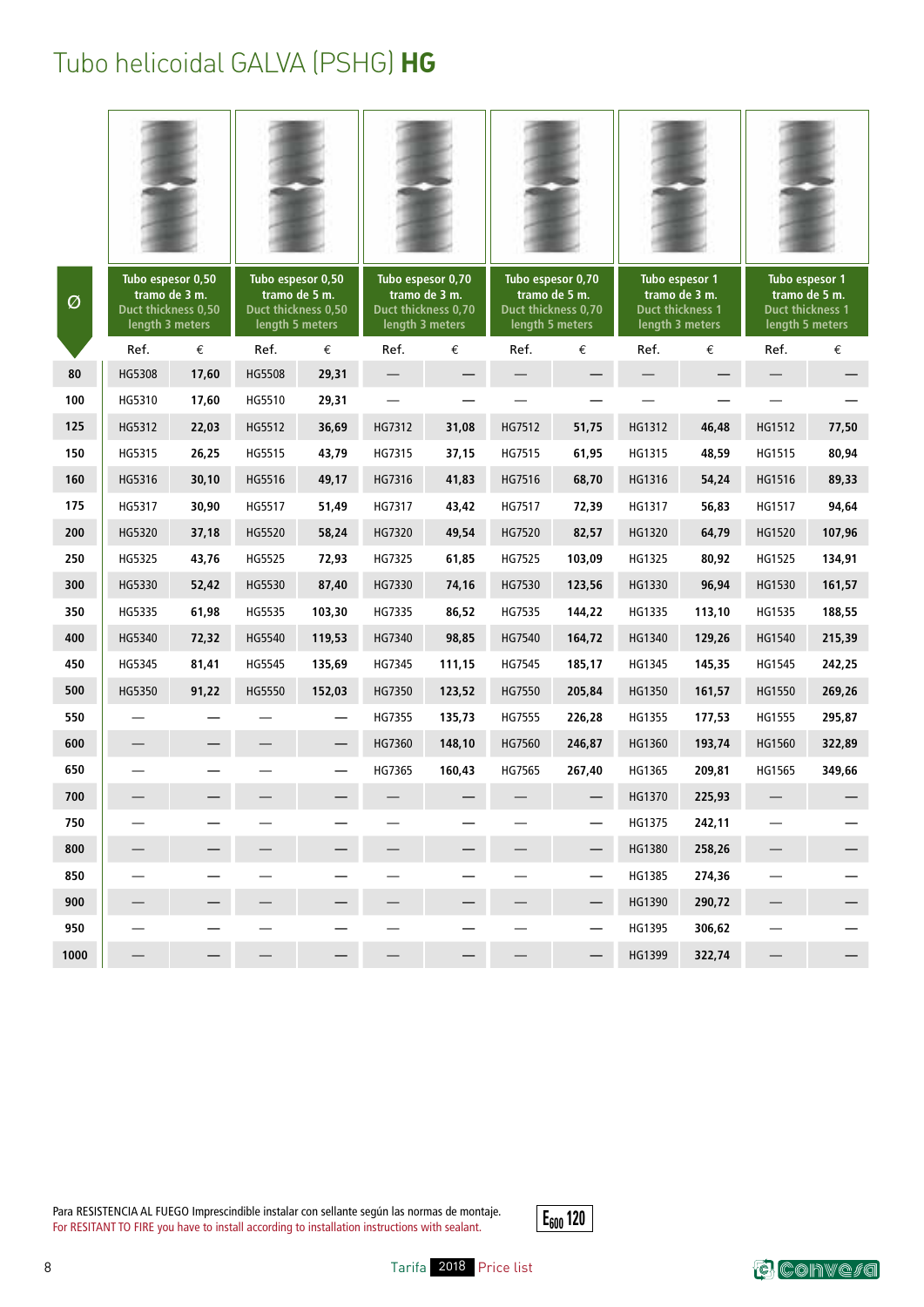### Helicoidal GALVA Ducts (PSHG) - **HG**

| Ø    | Codo 90°<br>Elbow 90° |        | Codo 60°<br>Elbow 60° |        | Codo 45°<br>Elbow 45° |        | Codo 30°<br>Elbow 30° |        | Tapa para pieza<br>Lid for the piece |       | Tapa para tubo<br>Lid for the duct |       |
|------|-----------------------|--------|-----------------------|--------|-----------------------|--------|-----------------------|--------|--------------------------------------|-------|------------------------------------|-------|
|      | Ref.                  | €      | Ref.                  | €      | Ref.                  | €      | Ref.                  | €      | Ref.                                 | $\in$ | Ref.                               | $\in$ |
| 80   | HGCN08                | 13,53  | HGCS08                | 13,53  | HGCC08                | 11,37  | HGCT08                | 9,76   | HGTA08                               | 6,54  | HGTT08                             | 6,54  |
| 100  | HGCN10                | 13,96  | HGCS10                | 13,96  | HGCC10                | 11,73  | HGCT10                | 10,05  | HGTA10                               | 6,54  | HGTT10                             | 6,54  |
| 125  | HGCN12                | 13,96  | HGCS12                | 13,96  | HGCC12                | 11,73  | HGCT12                | 10,05  | HGTA12                               | 6,54  | HGTT12                             | 6,54  |
| 150  | HGCN15                | 13,96  | HGCS15                | 13,96  | HGCC15                | 11,73  | HGCT15                | 10,05  | HGTA15                               | 6,54  | HGTT15                             | 6,54  |
| 160  | HGCN16                | 15,66  | HGCS16                | 15,66  | HGCC16                | 12,23  | HGCT16                | 10,77  | HGTA16                               | 6,74  | HGTT16                             | 6,74  |
| 175  | HGCN17                | 16,14  | HGCS17                | 16,14  | HGCC17                | 12,73  | HGCT17                | 11,49  | HGTA17                               | 6,95  | HGTT17                             | 6,95  |
| 200  | HGCN20                | 18,71  | HGCS20                | 18,71  | HGCC20                | 14,52  | HGCT20                | 12,97  | HGTA20                               | 7,22  | HGTT20                             | 7,22  |
| 250  | HGCN25                | 26,56  | HGCS25                | 26,56  | HGCC25                | 18,90  | HGCT25                | 17,09  | HGTA25                               | 8,40  | HGTT25                             | 8,40  |
| 300  | HGCN30                | 36,63  | HGCS30                | 32,30  | HGCC30                | 22,93  | HGCT30                | 21,96  | HGTA30                               | 10,36 | HGTT30                             | 10,36 |
| 350  | HGCN35                | 47,91  | HGCS35                | 41,16  | HGCC35                | 29,90  | HGCT35                | 26,37  | HGTA35                               | 13,10 | HGTT35                             | 13,10 |
| 400  | HGCN40                | 62,56  | HGCS40                | 50,80  | HGCC40                | 36,95  | HGCT40                | 31,14  | HGTA40                               | 15,27 | HGTT40                             | 15,27 |
| 450  | HGCN45                | 71,35  | HGCS45                | 57,70  | HGCC45                | 42,82  | HGCT45                | 36,23  | HGTA45                               | 15,96 | HGTT45                             | 15,96 |
| 500  | HGCN50                | 80,76  | HGCS50                | 65,51  | HGCC50                | 50,80  | HGCT50                | 40,82  | HGTA50                               | 20,57 | HGTT50                             | 20,57 |
| 550  | HGCN55                | 89,78  | HGCS55                | 75,24  | HGCC55                | 57,80  | HGCT55                | 46,21  | HGTA55                               | 22,16 | HGTT55                             | 22,16 |
| 600  | HGCN60                | 96,92  | HGCS60                | 84,44  | HGCC60                | 65,17  | HGCT60                | 49,69  | HGTA60                               | 24,67 | HGTT60                             | 24,67 |
| 650  | HGCN65                | 112,61 | HGCS65                | 92,67  | HGCC65                | 72,59  | HGCT65                | 54,66  | HGTA65                               | 27,90 | HGTT65                             | 27,90 |
| 700  | HGCN70                | 126,56 | HGCS70                | 100,38 | HGCC70                | 80,21  | HGCT70                | 58,71  | HGTA70                               | 32,08 | HGTT70                             | 32,08 |
| 750  | HGCN75                | 148,72 | HGCS75                | 109,50 | HGCC75                | 87,23  | HGCT75                | 63,95  | HGTA75                               | 35,40 | HGTT75                             | 35,40 |
| 800  | HGCN80                | 169,28 | HGCS80                | 120,32 | HGCC80                | 100,18 | HGCT80                | 69,43  | HGTA80                               | 38,83 | HGTT80                             | 38,83 |
| 850  | HGCN85                | 196,66 | HGCS85                | 128,75 | HGCC85                | 114,82 | HGCT85                | 79,51  | HGTA85                               | 42,69 | HGTT85                             | 42,69 |
| 900  | HGCN90                | 222,19 | HGCS90                | 146,46 | HGCC90                | 129,49 | HGCT90                | 89,37  | HGTA90                               | 46,05 | HGTT90                             | 46,05 |
| 950  | HGCN95                | 244,71 | HGCS95                | 156,85 | HGCC95                | 142,12 | HGCT95                | 101,18 | HGTA95                               | 50,60 | HGTT95                             | 50,60 |
| 1000 | HGCN99                | 266,29 | HGCS99                | 175,74 | HGCC99                | 155,72 | HGCT99                | 107,12 | HGTA99                               | 62,41 | HGTT99                             | 62,41 |

Para RESISTENCIA AL FUEGO Imprescindible instalar con sellante según las normas de montaje.<br>For RESITANT TO FIRE you have to install according to installation instructions with sealant.



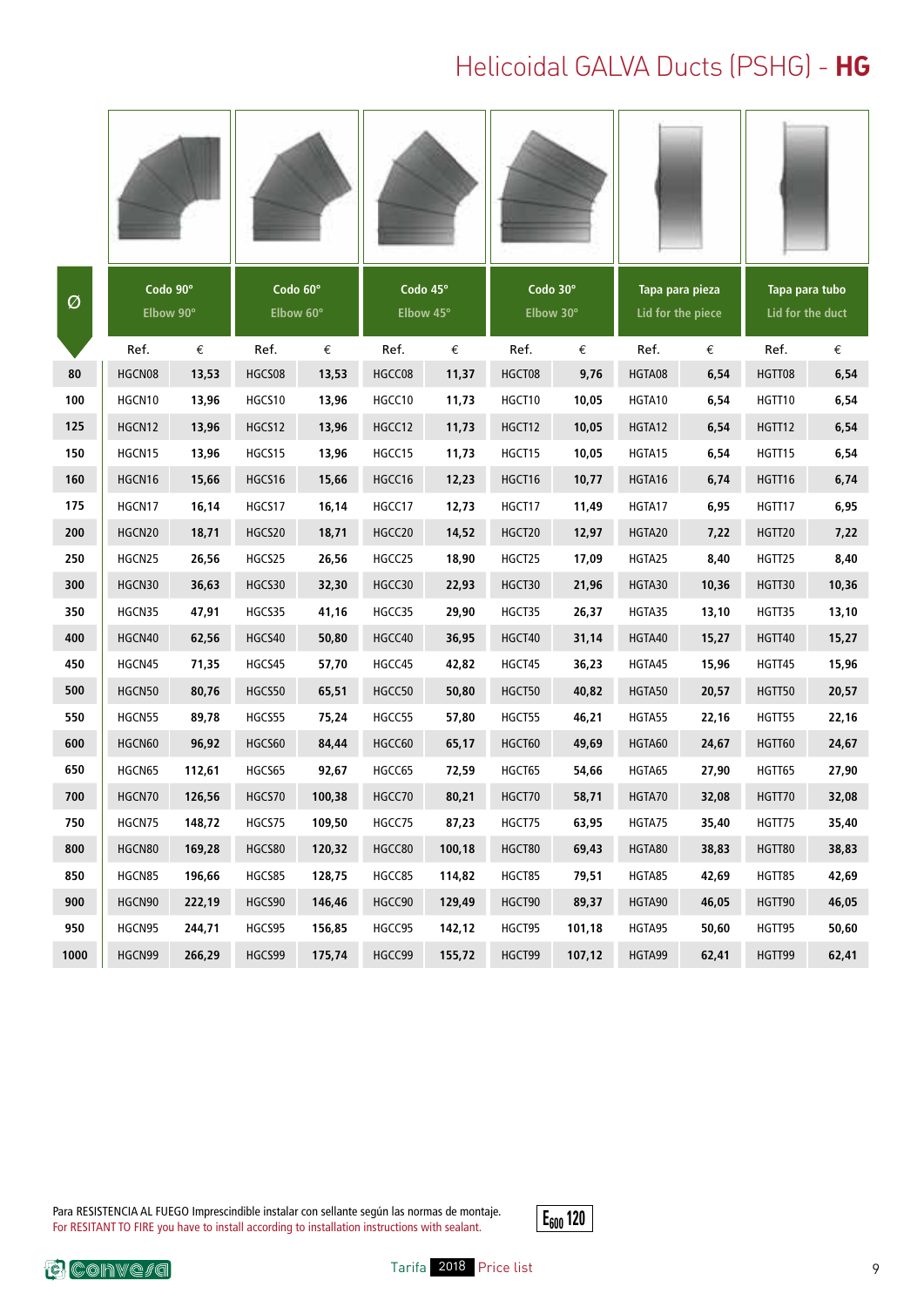### Tubo helicoidal GALVA (PSHG) **HG**

| Ø          | Manguito de unión<br>Coupling |                | Soporte montaje<br>horizontal<br>Coupling |                | Soporte montaje<br>vertical para recibir<br>Vertical support to<br>fix to the wall |                | Soporte mural<br><b>Wall support</b> |       | <b>Manguito pieza</b><br><b>Accessory coupling</b> |                | Soporte de un<br>enclavamiento<br><b>Support one point</b><br>fixing |      |
|------------|-------------------------------|----------------|-------------------------------------------|----------------|------------------------------------------------------------------------------------|----------------|--------------------------------------|-------|----------------------------------------------------|----------------|----------------------------------------------------------------------|------|
|            | Ref.                          | €              | Ref.                                      | €              | Ref.                                                                               | €              | Ref.                                 | €     | Ref.                                               | €              | Ref.                                                                 | €    |
| 80         | HGMA08                        | 2,25           | HGSH08                                    | 5,45           | HGSV08                                                                             | 9,60           | HGSA08                               | 9,28  | HGMP08                                             | 2.25           | HGSE08                                                               | 2,93 |
| 100        | HGMA10                        | 2,32           | HGSH10                                    | 5,45           | HGSV10                                                                             | 9,60           | HGSA10                               | 9,28  | HGMP10                                             | 2.32           | HGSE10                                                               | 2,93 |
| 125        | HGMA12                        | 2,32           | HGSH12                                    | 5,45           | HGSV12                                                                             | 9,60           | HGSA12                               | 9,28  | HGMP12                                             | 2.32           | HGSE12                                                               | 3,51 |
| 150        | HGMA15                        | 2,32           | HGSH15                                    | 5,45           | HGSV15                                                                             | 9,60           | HGSA15                               | 9,73  | HGMP15                                             | 2.32           | HGSE15                                                               | 3,59 |
| 160        | HGMA16                        | 2,51           | HGSH16                                    | 5,86           | HGSV16                                                                             | 10,04          | HGSA16                               | 10,27 | HGMP16                                             | 2.51           |                                                                      |      |
| 175        | HGMA17                        | 2,70           | HGSH17                                    | 6,25           | HGSV17                                                                             | 10,47          | HGSA17                               | 10,93 | HGMP17                                             | 2.70           | HGSE17                                                               | 4,52 |
| 200        | HGMA20                        | 2,99           | HGSH20                                    | 6,25           | HGSV20                                                                             | 10,47          | HGSA20                               | 11,25 | HGMP20                                             | 2.99           | HGSE20                                                               | 5,06 |
| 250        | HGMA25                        | 3,55           | HGSH25                                    | 8,88           | HGSV25                                                                             | 13,18          | HGSA25                               | 14,61 | HGMP25                                             | 3.55           | HGSE25                                                               | 5,44 |
| 300        | HGMA30                        | 4,46           | HGSH30                                    | 10,88          | HGSV30                                                                             | 16,39          | HGSA30                               | 18,57 | HGMP30                                             | 4.46           | HGSE30                                                               | 6,05 |
| 350        | HGMA35                        | 5,33           | HGSH35                                    | 14,58          | HGSV35                                                                             | 19,44          | HGSA35                               | 20,68 | HGMP35                                             | 5.33           |                                                                      |      |
| 400        | HGMA40                        | 6,25           | HGSH40                                    | 15,22          | HGSV40                                                                             | 25,56          | HGSA40*                              | 28,39 | HGMP40                                             | 6.25           |                                                                      |      |
| 450        | HGMA45                        | 7,28           | HGSH45                                    | 16,58          | HGSV45                                                                             | 26,38          | HGSA45*                              | 29,23 | HGMP45                                             | 7.28           |                                                                      |      |
| 500        | HGMA50                        | 8,00           | HGSH50                                    | 17,55          | HGSV50                                                                             | 26,92          | HGSA50*                              | 29,89 | HGMP50                                             | 8.00           |                                                                      |      |
| 550        | HGMA55                        | 8,64           | HGSH55                                    | 18,89          | HGSV55                                                                             | 27,79          |                                      |       | HGMP55                                             | 8.64           |                                                                      |      |
| 600        | HGMA60                        | 9,54           | HGSH60                                    | 20,73          | HGSV60                                                                             | 32,99          |                                      |       | HGMP60                                             | 9.54           |                                                                      |      |
| 650        | HGMA65                        | 10,91          | HGSH65                                    | 22,65          | HGSV65                                                                             | 35,34          |                                      |       |                                                    |                |                                                                      |      |
| 700        | HGMA70                        | 11,99          | HGSH70                                    | 23,62          | HGSV70                                                                             | 38,18          |                                      |       | HGMP70                                             | 11.99          |                                                                      |      |
| 750        | HGMA75                        | 13,53          | HGSH75<br>HGSH80                          | 25,57          | HGSV75                                                                             | 41,52          |                                      |       |                                                    |                |                                                                      |      |
| 800<br>850 | HGMA80<br>HGMA85              | 15,05<br>16,68 | HGSH85                                    | 27,63          | HGSV80                                                                             | 42,62<br>47,24 |                                      |       | HGMP80<br>HGMP85                                   | 15,05<br>16.68 |                                                                      |      |
| 900        | HGMA90                        | 18,48          | HGSH90                                    | 29,42<br>33,14 | HGSV85<br>HGSV90                                                                   | 51,22          |                                      |       |                                                    |                |                                                                      |      |
| 950        | HGMA95                        | 19,59          | HGSH95                                    | 40,09          | HGSV95                                                                             | 56,53          |                                      |       |                                                    |                |                                                                      |      |
| 1000       | HGMA99                        | 21,05          | HGSH99                                    | 46,05          |                                                                                    |                |                                      |       |                                                    |                |                                                                      |      |
|            |                               |                |                                           |                | HGSV99                                                                             | 62,05          |                                      |       |                                                    |                |                                                                      |      |

\* Diferente diseño \* Different shape

Para RESISTENCIA AL FUEGO Imprescindible instalar con sellante según las normas de montaje.<br>For RESITANT TO FIRE you have to install according to installation instructions with sealant.





10 Tarifa 2018 Price list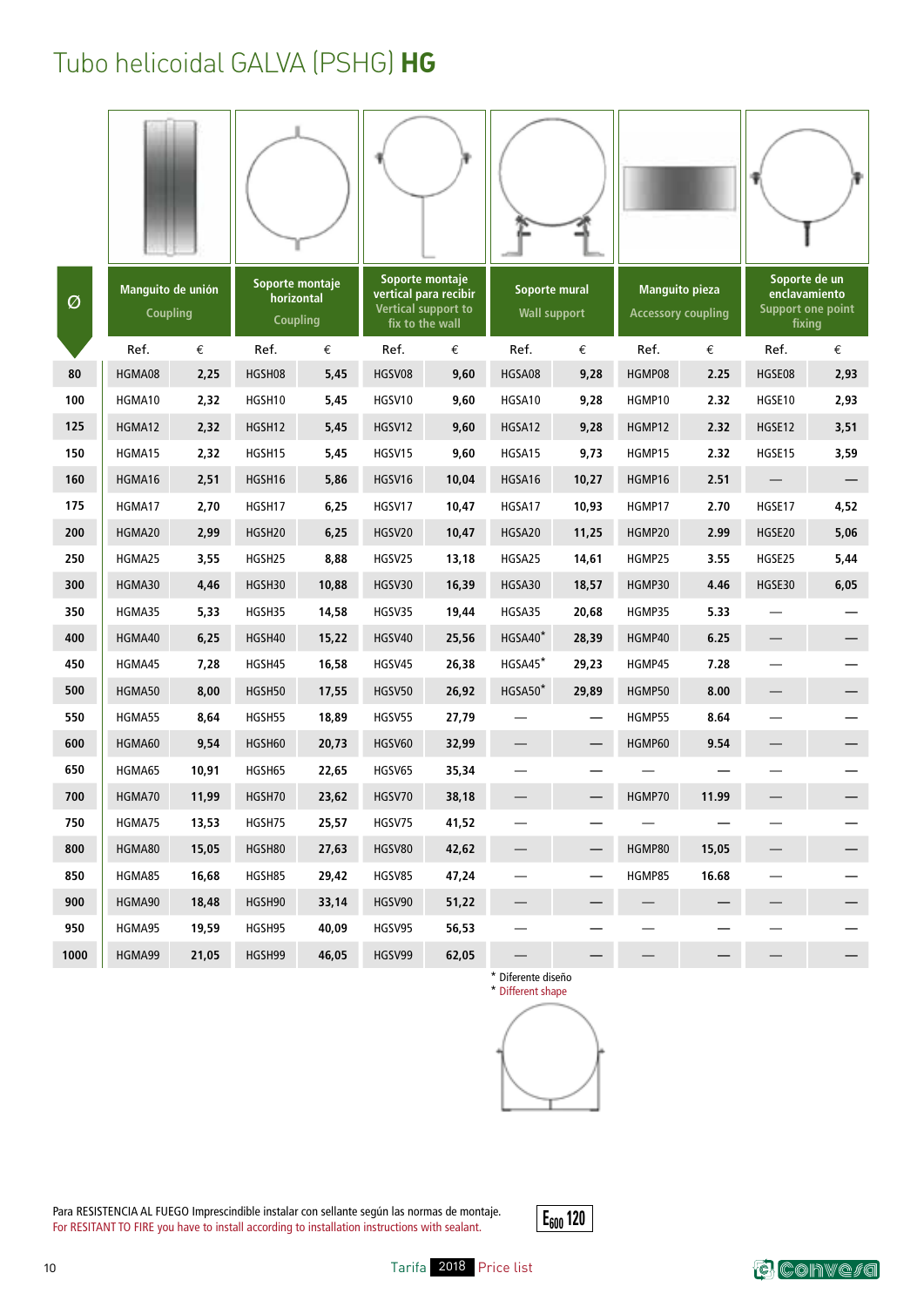### Helicoidal GALVA Ducts (PSHG) - **HG**

| Ø          | <b>Derivación</b> |                | Manguito con pestaña<br><b>Coupling with flange</b> |                          | <b>Caperuza</b><br>Cap |                | Caperuza antirrevoco<br><b>Antiwind cowl</b> |                | Compuerta de<br>regulación |                | <b>Pico flauta</b><br><b>Horizontal end</b> |                |
|------------|-------------------|----------------|-----------------------------------------------------|--------------------------|------------------------|----------------|----------------------------------------------|----------------|----------------------------|----------------|---------------------------------------------|----------------|
|            | <b>Derivation</b> |                |                                                     |                          |                        |                |                                              |                | <b>Manual damper</b>       |                |                                             |                |
|            | Ref.              | €              | Ref.                                                | €                        | Ref.                   | €              | Ref.                                         | €              | Ref.                       | €              | Ref.                                        | €              |
| 80         | HGDC08            | 42,94          | HGMV08                                              | 10,75                    | HGCP08                 | 14,43          | HGCA08                                       | 18,95          | HGCR08                     | 24,61          |                                             |                |
| 100        | HGDC10            | 44,28          | HGMV10                                              | 10,75                    | HGCP10                 | 14,43          | HGCA10                                       | 18,95          | HGCR10                     | 24,61          | HGPF10                                      | 42.10          |
| 125        | HGDC12            | 44,28          | HGMV12                                              | 10,75                    | HGCP12                 | 14,43          | HGCA12                                       | 18,95          | HGCR12                     | 24,61          | HGPF12                                      | 43.67          |
| 150        | HGDC15            | 44,28          | HGMV15                                              | 10,75                    | HGCP15                 | 14,43          | HGCA15                                       | 18,95          | HGCR15                     | 24,61          | HGPF15                                      | 45.58          |
| 160        | HGDC16            | 46,42          | HGMV16                                              | 11,45                    | HGCP16                 | 15,23          | HGCA16                                       | 19,56          | HGCR16                     | 26,53          | HGPF16                                      | 47.36          |
| 175        | HGDC17            | 48,56          | HGMV17<br>HGMV20                                    | 12,16                    | HGCP17                 | 16,03          | HGCA17                                       | 20,13          | HGCR17                     | 28,43          | HGPF17<br>HGPF20                            | 50.88          |
| 200<br>250 | HGDC20<br>HGDC25  | 54,12<br>66,86 | HGMV25                                              | 13,23                    | HGCP20<br>HGCP25       | 18,23          | HGCA20<br>HGCA25                             | 21,39          | HGCR20<br>HGCR25           | 29,79<br>34,64 | HGPF25                                      | 57.24<br>59.36 |
| 300        | HGDC30            | 80,09          | HGMV30                                              | 16,23<br>19,50           | HGCP30                 | 23,02<br>29,01 | HGCA30                                       | 24,40<br>30,69 | HGCR30                     | 40,26          | HGPF30                                      | 61.07          |
| 350        | HGDC35            | 99,16          | HGMV35                                              | 21,95                    | HGCP35                 | 34,86          | HGCA35                                       | 36,71          | HGCR35                     | 45,68          | HGPF35                                      | 89.04          |
| 400        | HGDC40            | 115,29         | HGMV40                                              | 24,26                    | HGCP40                 | 38,39          | HGCA40                                       | 42,10          | HGCR40                     | 51,06          | HGPF40                                      | 111.30         |
| 450        | HGDC45            | 131,46         | HGMV45                                              | 26,93                    | HGCP45                 | 40,68          | HGCA45                                       | 50,53          | HGCR45                     | 57,25          | HGPFE45                                     | 127.20         |
| 500        | HGDC50            | 147,34         | HGMV50                                              | 29,14                    | HGCP50                 | 47,39          | HGCA50                                       | 58,86          | HGCR50                     | 62,69          | HGPF50                                      | 152.64         |
| 550        | HGDC55            | 164,30         | HGMV55                                              | 33,04                    | HGCP55                 | 54,18          |                                              |                |                            |                |                                             |                |
| 600        | HGDC60            | 181,36         | HGMV60                                              | 38,04                    | HGCP60                 | 61,80          |                                              |                |                            |                |                                             |                |
| 650        | HGDC65            | 214,15         | HGMV65                                              | 41,94                    | HGCP65                 | 71,34          |                                              |                |                            |                |                                             |                |
| 700        | HGDC70            | 229,32         | HGMV70                                              | 46,00                    | HGCP70                 | 81,41          |                                              |                |                            |                |                                             |                |
| 750        | HGDC75            | 248,35         | HGMV75                                              | 50,55                    | HGCP75                 | 90,15          |                                              |                |                            |                |                                             |                |
| 800        | HGDC80            | 271,51         | HGMV80                                              | 54,55                    | HGCP80                 | 99,35          |                                              |                |                            |                |                                             |                |
| 850        |                   |                |                                                     | $\overline{\phantom{0}}$ | HGCP85                 | 109,41         |                                              |                |                            |                |                                             |                |
| 900        |                   |                |                                                     | —                        | HGCP90                 | 118,94         |                                              |                |                            |                |                                             |                |
| 950        |                   |                |                                                     | —                        | HGCP95                 | 129,10         |                                              |                |                            |                |                                             |                |
| 1000       |                   |                |                                                     | $\overline{\phantom{0}}$ | HGCP99                 | 141,47         |                                              |                |                            |                |                                             |                |

Para RESISTENCIA AL FUEGO Imprescindible instalar con sellante según las normas de montaje.<br>For RESITANT TO FIRE you have to install according to installation instructions with sealant.



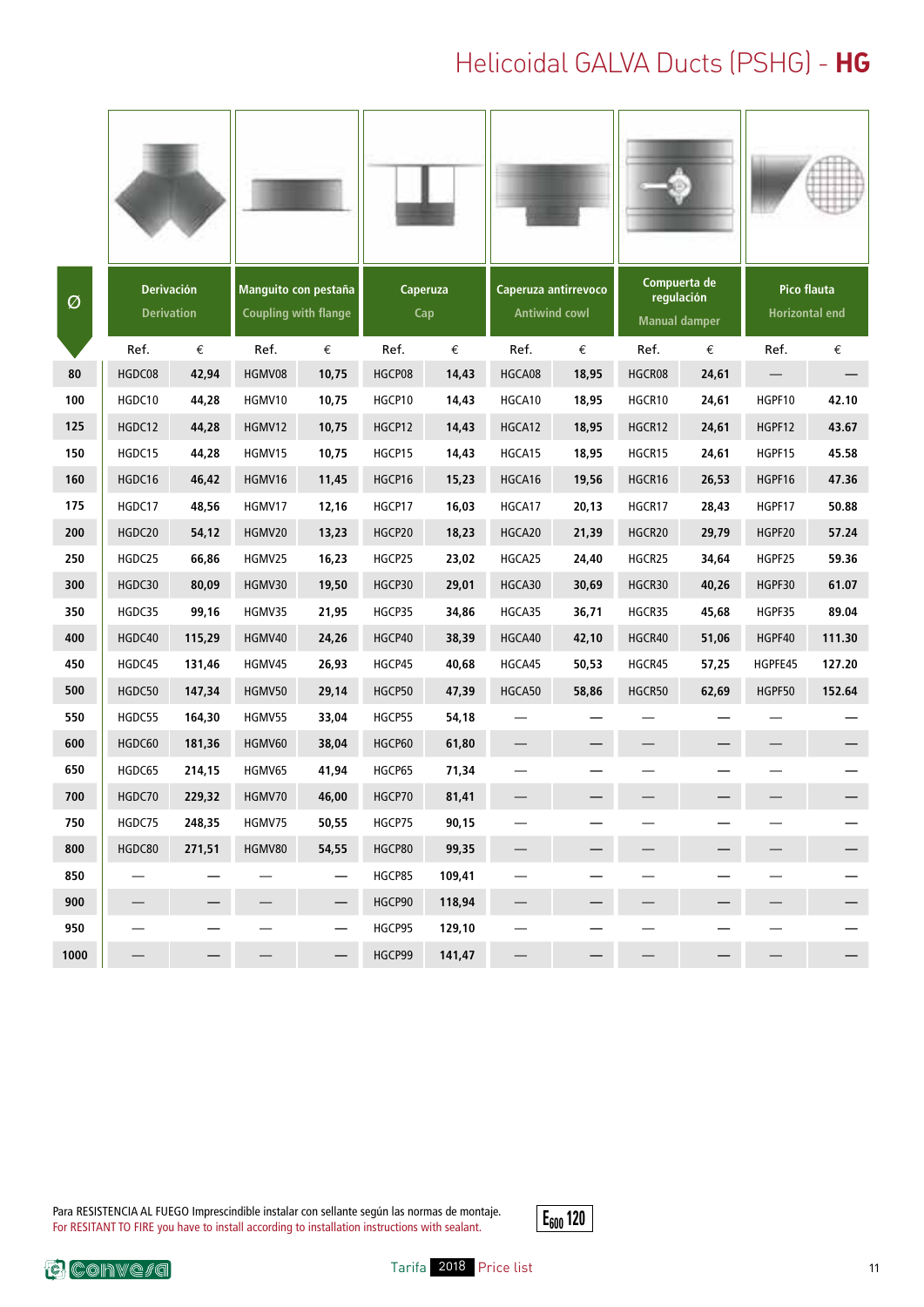### Tubo helicoidal GALVA (PSHG) **HG**  Helicoidal GALVA Ducts (PSHG) - **HG**

|      |                   |        |        |                          |                       |        |        |                          |                                                   |        |      | <b>Sellante</b><br>refractario<br><b>Refractory</b><br>sealant                               |
|------|-------------------|--------|--------|--------------------------|-----------------------|--------|--------|--------------------------|---------------------------------------------------|--------|------|----------------------------------------------------------------------------------------------|
| Ø    | Te 90°<br>Tee 90° |        | Te 45° | Tee 45°                  | Cruz 90°<br>Cross 90° |        |        | Cruz 45°<br>Cross 45°    | <b>Tolva</b><br>Adaptor to square /<br>round tube |        |      | Sellante refractario<br>(1.500°C) de 310 ml<br><b>Refractory sealant</b><br>1500 °C / 310 ml |
|      | Ref.              | $\in$  | Ref.   | $\in$                    | Ref.                  | $\in$  | Ref.   | $\in$                    | $d+a+b$                                           | €      | Ref. | €                                                                                            |
| 80   | HGTN08            | 16,21  | HGTC08 | 23,79                    | <b>HGNO08</b>         | 26,73  | HGCU08 | 34,38                    | 300                                               | 14,22  | 347  | 11,79                                                                                        |
| 100  | HGTN10            | 16,21  | HGTC10 | 23,79                    | <b>HGN010</b>         | 26,73  | HGCU10 | 34,38                    | 400                                               | 16,10  |      |                                                                                              |
| 125  | HGTN12            | 16,21  | HGTC12 | 23,79                    | <b>HGN012</b>         | 26,73  | HGCU12 | 34,38                    | 500                                               | 19,73  |      |                                                                                              |
| 150  | HGTN15            | 16,21  | HGTC15 | 23,79                    | <b>HGN015</b>         | 26,73  | HGCU15 | 34,38                    | 600                                               | 23,49  |      |                                                                                              |
| 160  | HGTN16            | 17,49  | HGTC16 | 28,07                    | <b>HGNO16</b>         | 30,09  | HGCU16 | 38,88                    | 700                                               | 27,42  |      |                                                                                              |
| 175  | HGTN17            | 18,79  | HGTC17 | 29,91                    | HGNO17                | 31,04  | HGCU17 | 43,39                    | 800                                               | 31,49  |      |                                                                                              |
| 200  | HGTN20            | 21,10  | HGTC20 | 34,24                    | <b>HGNO20</b>         | 34,86  | HGCU20 | 49,66                    | 900                                               | 35,72  |      |                                                                                              |
| 250  | HGTN25            | 30,18  | HGTC25 | 41,67                    | <b>HGN025</b>         | 49,78  | HGCU25 | 60,42                    | 1000                                              | 40,11  |      |                                                                                              |
| 300  | HGTN30            | 39,02  | HGTC30 | 55,31                    | <b>HGN030</b>         | 64,40  | HGCU30 | 80,21                    | 1100                                              | 44,66  |      |                                                                                              |
| 350  | HGTN35            | 50,41  | HGTC35 | 71,56                    | <b>HGN035</b>         | 83,18  | HGCU35 | 103,76                   | 1200                                              | 49,34  |      |                                                                                              |
| 400  | HGTN40            | 61,77  | HGTC40 | 85,85                    | <b>HGN040</b>         | 101,91 | HGCU40 | 124,47                   | 1300                                              | 54,21  |      |                                                                                              |
| 450  | HGTN45            | 74,01  | HGTC45 | 100,34                   | <b>HGN045</b>         | 122,11 | HGCU45 | 145,52                   | 1400                                              | 59,23  |      |                                                                                              |
| 500  | HGTN50            | 85,53  | HGTC50 | 116,91                   | <b>HGN050</b>         | 141,14 | HGCU50 | 169,50                   | 1500                                              | 64,40  |      |                                                                                              |
| 550  | HGTN55            | 101,57 | HGTC55 | 135,05                   | <b>HGN055</b>         | 167,62 | HGCU55 | 195,81                   | 1600                                              | 69,69  |      |                                                                                              |
| 600  | HGTN60            | 123,16 | HGTC60 | 153,03                   | <b>HGN060</b>         | 203,20 | HGCU60 | 221,84                   | 1700                                              | 75,18  |      |                                                                                              |
| 650  | HGTN65            | 139,89 | HGTC65 | 173,96                   | <b>HGN065</b>         | 232,53 | HGCU65 | 252,22                   | 1800                                              | 80,79  |      |                                                                                              |
| 700  | HGTN70            | 163,54 | HGTC70 | 190,08                   | <b>HGNO70</b>         | 269,81 | HGCU70 | 275,59                   | 1900                                              | 86,57  |      |                                                                                              |
| 750  | HGTN75            | 199,31 | HGTC75 | 218,86                   | <b>HGN075</b>         | 320,26 | HGCU75 | 326,16                   | 2000                                              | 92,50  |      |                                                                                              |
| 800  | HGTN80            | 232,56 | HGTC80 | 251,52                   | <b>HGN080</b>         | 383,72 | HGCU80 | 373,48                   | 2100                                              | 98,60  |      |                                                                                              |
| 850  | HGTN85            | 269,06 | HGTC85 | 285,26                   | <b>HGN085</b>         | 443,98 |        |                          | 2200                                              | 104,82 |      |                                                                                              |
| 900  | HGTN90            | 295,36 | HGTC90 | 318,17                   | <b>HGN090</b>         | 504,56 |        |                          | 2300                                              | 111,24 |      |                                                                                              |
| 950  | HGTN95            | 339,94 |        | —                        | <b>HGN095</b>         | 560,91 |        |                          | 2400                                              | 117,78 |      |                                                                                              |
| 1000 | HGTN99            | 374,14 |        | $\overline{\phantom{0}}$ | <b>HGN099</b>         | 625,97 |        | $\overline{\phantom{0}}$ | 2600                                              | 131,54 |      |                                                                                              |

Para RESISTENCIA AL FUEGO Imprescindible instalar con sellante según las normas de montaje. Para RESISTENCIA AL FUEGO Imprescindible instalar con sellante según las normas de montaje.<br>For RESITANT TO FIRE you have to install according to installation instructions with sealant.



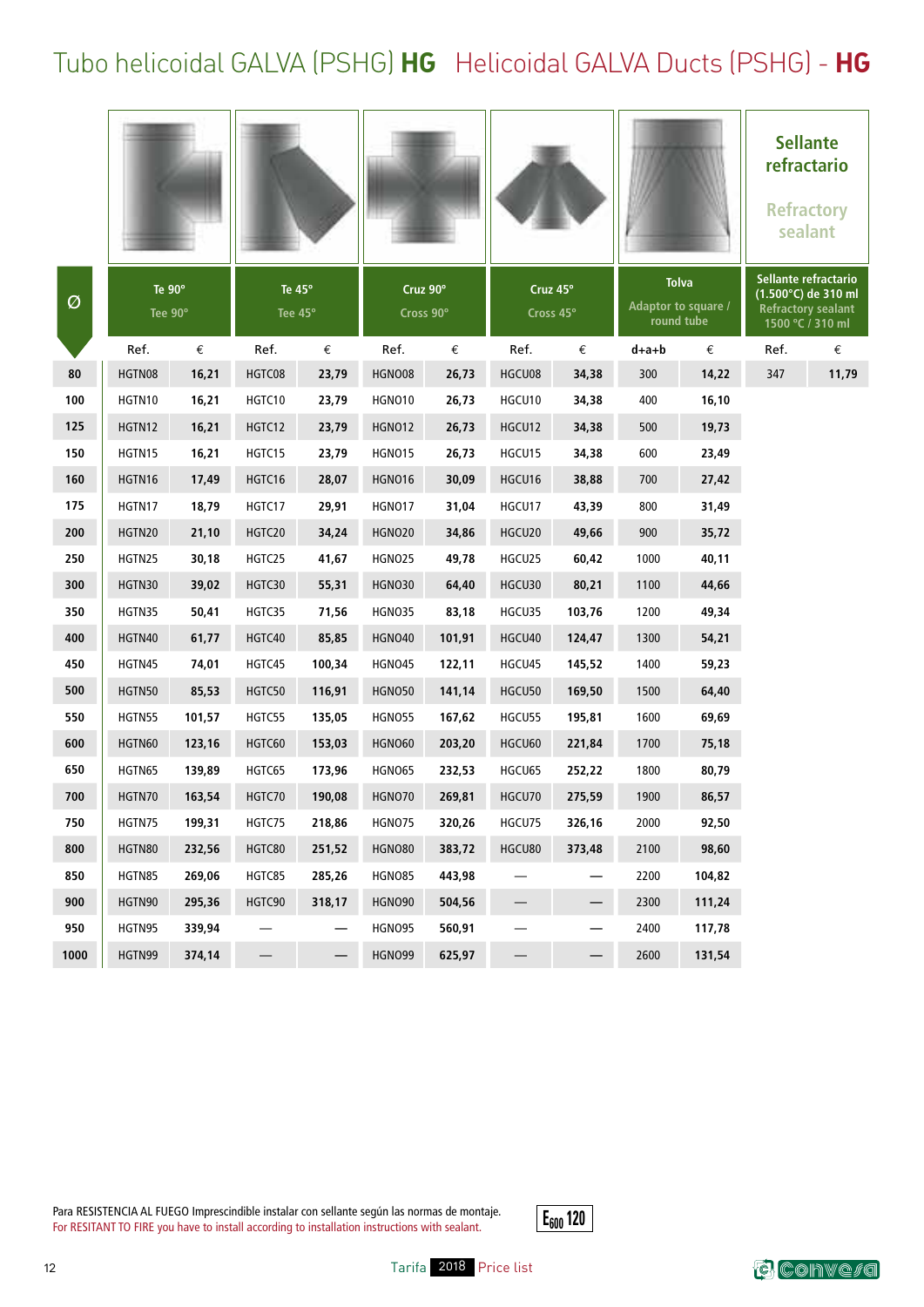## **Tubo flexible de Aluminio (ALUMIFLEX) - FA Aluminum Flexible Duct (ALUMIFLEX) - FA**



|                           | <b>Descripción:</b> Tubo flexible de aluminio compactado en cajas. Tubos de 5 m. comprimidos a 1,30 m. / Tramos de 1 a 2,5 metros<br>comprimidos y retractilados. |
|---------------------------|-------------------------------------------------------------------------------------------------------------------------------------------------------------------|
| Description:              | Compacted flexible aluminium duct. Lenghts 5 meters compacted to 1,30 meter. Pieces from 1 to 2,5 meters<br>compacted and retractable.                            |
| Utilidades:<br>Utilities: | Para ventilación.<br>For ventilation                                                                                                                              |
| Montaje:                  | Interior.                                                                                                                                                         |
| Assembly:                 | interior.                                                                                                                                                         |

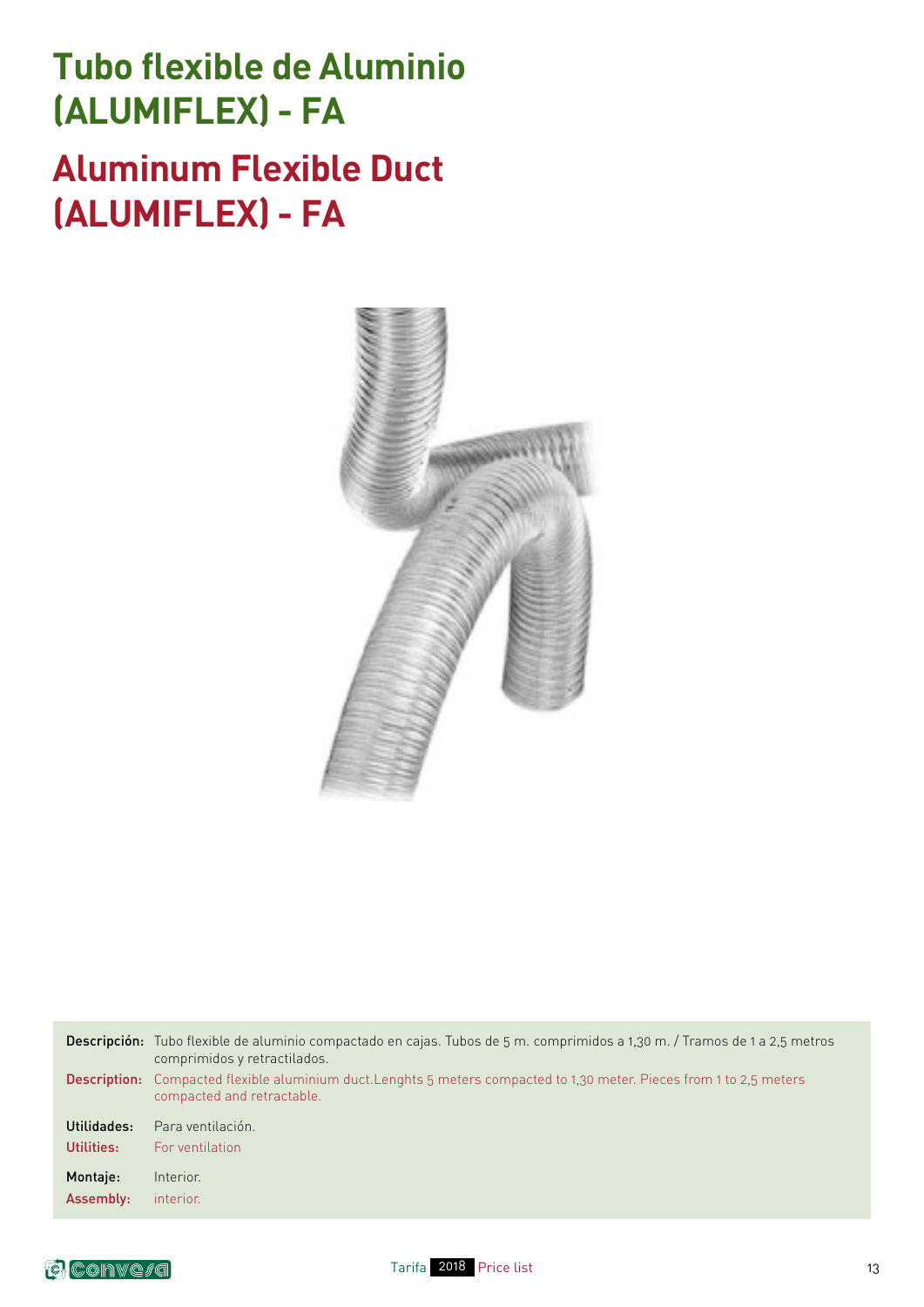### ALUMIFLEX **- FA**  ALUMIFLEX **- FA**

| Ø          |                      | Tubo flexible de aluminio de 5m<br>compactado a 1,3 m FAN | Flexible aluminium duct 5m compacted 1,3M<br><b>FAN</b> |                 |  |  |  |  |
|------------|----------------------|-----------------------------------------------------------|---------------------------------------------------------|-----------------|--|--|--|--|
|            | Referencia Reference |                                                           | Tubos/Caja Units per box Metros/Caja Meters per box     | €/Caja<br>€/box |  |  |  |  |
| ${\bf 80}$ | <b>FAN080</b>        | 25                                                        | 125                                                     | 441,23          |  |  |  |  |
| 85         | <b>FAN085</b>        | 25                                                        | 125                                                     | 467,54          |  |  |  |  |
| 90         | <b>FAN090</b>        | 16                                                        | 80                                                      | 303,82          |  |  |  |  |
| 100        | <b>FAN100</b>        | 16                                                        | 80                                                      | 303,22          |  |  |  |  |
| 110        | <b>FAN110</b>        | 16                                                        | 80                                                      | 329,82          |  |  |  |  |
| 120        | <b>FAN120</b>        | 12                                                        | 60                                                      | 291,22          |  |  |  |  |
| 125        | <b>FAN125</b>        | 12                                                        | 60                                                      | 303,22          |  |  |  |  |
| 130        | <b>FAN130</b>        | 9                                                         | 45                                                      | 245,38          |  |  |  |  |
| 140        | <b>FAN140</b>        | 9                                                         | 45                                                      | 251,38          |  |  |  |  |
| 150        | <b>FAN150</b>        | 9                                                         | 45                                                      | 269,35          |  |  |  |  |
| 160        | <b>FAN160</b>        | 9                                                         | 45                                                      | 302,21          |  |  |  |  |
| 175        | <b>FAN175</b>        | 5                                                         | 25                                                      | 200,02          |  |  |  |  |
| 180        | <b>FAN180</b>        | 5                                                         | 25                                                      | 205,74          |  |  |  |  |
| 200        | <b>FAN200</b>        | 4                                                         | 20                                                      | 164,90          |  |  |  |  |

| Ø   | Tubo 3m/comp. 0,72m<br>3m duct/comp. 0,72m |                 | Tubo 2,5m/comp. 0,62m<br>2,5m duct/comp. 0,62m |                 | Tubo 2m/comp. 0,52m<br>2m duct/comp. 0,52m |                 | Tubo 1,5m/comp. 0,39m<br>1,5m duct/comp. 0,39m |                 | Tubo 1m/comp. 0,26m<br>1m duct/comp. 0,26m |                 |
|-----|--------------------------------------------|-----------------|------------------------------------------------|-----------------|--------------------------------------------|-----------------|------------------------------------------------|-----------------|--------------------------------------------|-----------------|
|     | Ref.                                       | €<br>pieza Unit | Ref.                                           | €<br>pieza Unit | Ref.                                       | €<br>pieza Unit | Ref.                                           | €<br>pieza Unit | Ref.                                       | €<br>pieza Unit |
| 80  | FAC30080                                   | 13,56           | FAC25080                                       | 12,35           | FAC20080                                   | 11,14           | <b>FAC15080</b>                                | 9,94            | FAC10080                                   | 6, 12           |
| 85  | FAC30085                                   | 14,01           | FAC25085                                       | 12,73           | FAC20085                                   | 11,45           | FAC15085                                       | 10,17           | FAC10085                                   | 6, 12           |
| 90  | FAC30090                                   | 14,58           | FAC25090                                       | 13,22           | FAC20090                                   | 11,86           | <b>FAC15090</b>                                | 10,50           | FAC10090                                   | 9,15            |
| 100 | FAC30100                                   | 15,49           | FAC25100                                       | 13,97           | FAC20100                                   | 12,47           | FAC15100                                       | 10,96           | FAC10100                                   | 9,44            |
| 110 | FAC30110                                   | 18,14           | FAC25110                                       | 16,47           | FAC20110                                   | 14,82           | FAC15110                                       | 13,15           | FAC10110                                   | 11,50           |
| 120 | FAC30120                                   | 20,02           | FAC25120                                       | 18,21           | FAC20120                                   | 16,40           | FAC15120                                       | 14,59           | FAC10120                                   | 12,77           |
| 125 | FAC30125                                   | 20,47           | FAC25125                                       | 18,58           | FAC20125                                   | 16,70           | <b>FAC15125</b>                                | 14,81           | FAC10125                                   | 12,93           |
| 130 | FAC30130                                   | 21,06           | FAC25130                                       | 19,10           | FAC20130                                   | 17,14           | FAC15130                                       | 15,18           | FAC10130                                   | 13,22           |
| 140 | FAC30140                                   | 23,71           | FAC25140                                       | 21,63           | FAC20140                                   | 19,49           | FAC15140                                       | 17,41           | FAC10140                                   | 15,26           |
| 150 | FAC30150                                   | 26,37           | FAC25150                                       | 22,39           | FAC20150                                   | 20,10           | FAC15150                                       | 17,86           | FAC10150                                   | 15,57           |

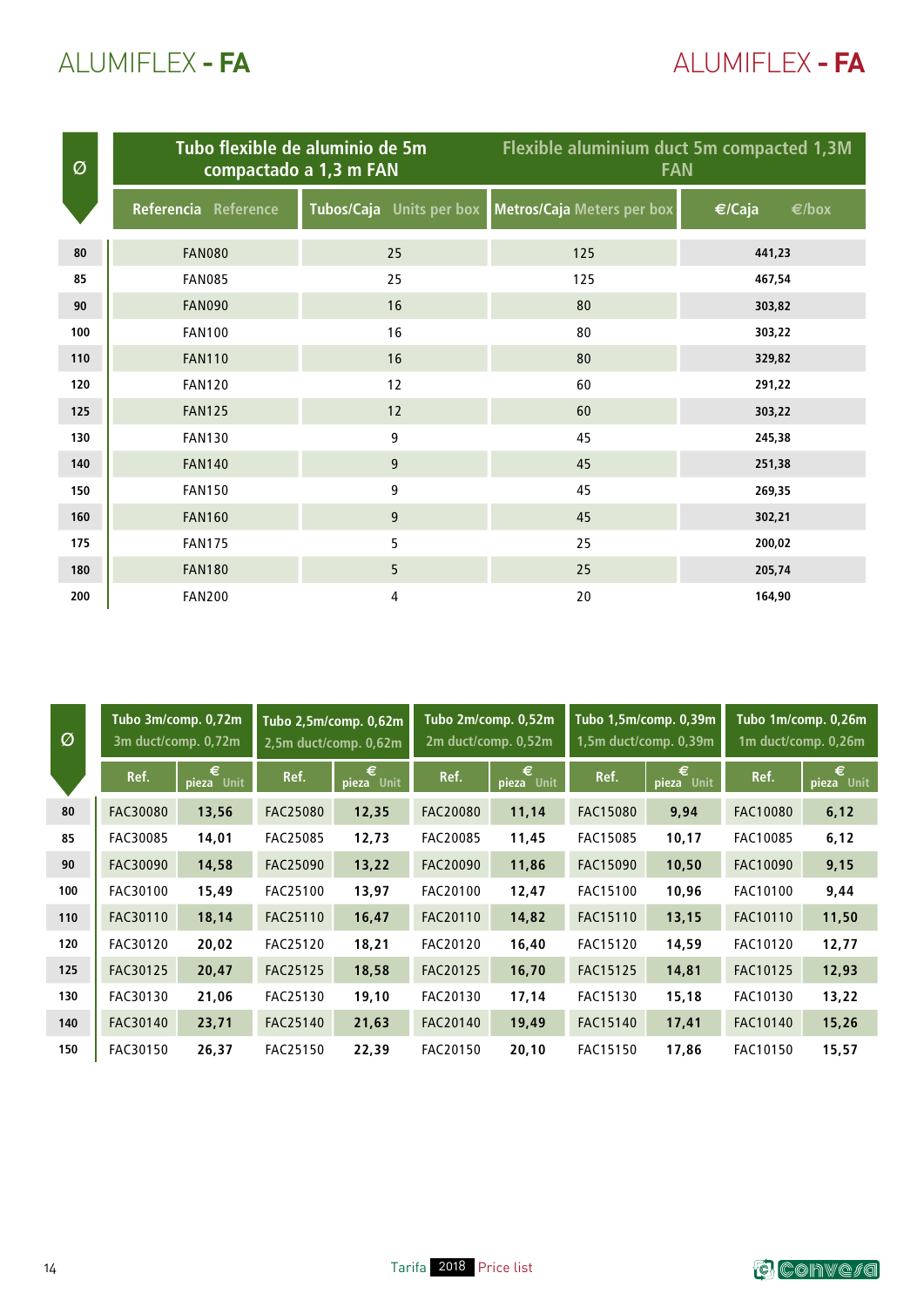### **Condiciones generales de venta**

El hecho de cursarnos un pedido supone el conocimiento y aceptación por parte del cliente de las siguientes condiciones generales de venta.

### PEDIDOS

Los pedidos se consideran en firme una vez dados los plazos de entrega y aceptado por ambas partes. Los plazos de entrega son para nosotros compromisos ineludibles que no podemos dejar de cumplir, salvo en caso de fuerza mayor, como averías, falta de materias primas, etc. En tales casos no se admitirá ningún tipo de responsabilidad por el incumplimiento de plazos.

### PIEZAS ESPECIALES Y GARANTÍAS

CONVESA ofrece una garantía de 25 AÑOS para los productos de las gamas iden-tificadas en esta tarifa con el sello "GARANTIA 25 AÑOS", a partir de la fecha de compra, en las condiciones indicadas a continuación:

La garantía cubre la reparación o sustitución de las piezas o tramos dañados, incluido el transporte de ida y vuelta hasta el domicilio del distribuidor que realizó la venta.

La garantía no cubre los trabajos de montaje de la nueva chimenea repuesta, ni el desmontaje de la deteriorada.

La garantía no cubre la chimenea en la que se haya montado alguna pieza que no sea de CONVESA, o que aún siéndolo no esté homologada como pieza de chimenea modular

La garantía no cubre la chimenea que no esté instalada correctamente según la normativa vigente y las especificaciones particulares de las normas de montaje de CONVESA.

La garantía no cubre la chimenea instalada en el exterior que no sea de doble pared con aislamiento y la pared exterior de acero inoxidable.

La garantía no cubre la chimenea instalada en ambiente marino o contaminado que no tenga la pared exterior de acero inoxidable AISI 316 u otro material de prestaciones superiores.

La garantía no cubre la chimenea de pared interior de acero inoxidable AISI 304 instalada en: calderas de condensación o de baja temperatura, generadores que utilizan combustibles sólidos o grupos electrógenos con recuperador de calor.

La garantía no cubre la chimenea en la que no se cumplen los requisitos indicados en su designación: temperatura máxima, tipo de presión, resistencia a los condensados, resistencia a la corrosión, resistencia al fuego de hollín o distancia mínima a materiales combustibles.

La garantía no cubre la chimenea cuyo dimensionado no cumpla con las normas de cálculo de la sección vigentes.

La garantía **sólo será válida** si se presenta un certificado de CONVESA donde se indique la fecha de compra de la chimenea, el modelo y la designación de la misma, la descripción de la instalación, la dirección de su ubicación y los datos del instalador.

La garantía no cubre aquellos defectos atribuibles a golpes, inundaciones, aplastamientos, condiciones de trabajo inadecuadas, condiciones extremas de medio ambiente o daños causados por desastres tales como incendios, terremotos, guerras, actos terroristas, etc.

### PRECIOS

Se aplicarán los de la tarifa vigente netos, salvo en casos que se tengan establecidos

### **General Conditions of Sale**

Placing an order with us implies the customer has knowledge of and accepts the following general conditions of sale:

### **ORDERS**

Orders are considered firm once the delivery periods have been given and accepted by both parties. Delivery periods are irrevocable commitments, except in the event of Force Majeure, or breakdowns, lack of raw materials, etc. In such cases, we will accept no liability whatsoever for failing to comply with delivery periods.

### SPECIAL PARTS AND WARRANTIES

CONVESA offers a 25-YEAR Warranty for the range of products identified in this price list with the '25-YEAR WARRANTY' sticker, in effect from the date of purchase and under the following conditions:

The warranty covers the repair or replacement of damaged parts or sections, including transport to and from the distributor from which they were purchased.

The warranty covers neither the assembly of the replacement chimney nor the removal of the damaged chimney.

The warranty **does not cover** any chimney which contains non-CONVESA parts or those CONVESA parts that are not standardised as parts of a modular chimney.

The warranty does not cover any chimney that is not assembled in accordance with current legislation or with CONVESA assembly standards and the particular specifications therein.

The warranty does not cover any chimney installed outdoors that is not against an insulated double wall where the outer wall is in stainless steel.

The warranty does not cover any chimney installed in a seaside or polluted environment unless the outer wall is in AISI 316 stainless steel (or any other material with superior performance).

The warranty **does not cover** any chimney with an AISI 304 stainless steel inner wall installed on: condensing/low temperature boilers, generators powered by solid combustibles, or generators with a heat recovery system.

The warranty **does not cover** any chimney which fails to meet the requirements detailed in its designation: maximum temperature, pressure type, resistance to condensates, rust resistance, flame-generated soot resistance, or minimum distance to combustibles.

The warranty does not cover any chimney whose size does not meet the current

cross-section calculation regulations.<br>The warranty **will only be valid** with a CONVESA certificate detailing the date of purchase of the chimney, chimney model and designation, installation description, address of the site installed, and details of the installer.

unos descuentos o se establezcan para un pedido en concreto.

Los descuentos para ofertas especiales en una gama concreta, no son aplicables para las piezas comunes con otras gamas.

#### PORTES ESPAÑA EN LA PENINSULA:

Los portes serán pagados\* para una sola entrega en los pedidos superiores a 500 €<br>netos excepto en la gama Helicoidal, en este caso el pedido deberá superar los 3.000 e netos de importe y que quepa en un camión de 6 metros.

#### RESTO DE ZONAS (Baleares, Canarias, Ceuta, Melilla):

Los portes serán pagados\* para los pedidos superiores a 1.500 € netos excepto en la gama Helicoidal, en este caso el pedido deberá superar los 3.000 € netos de importe y que quepa en un camión de 6 metros.

\*El importe del transporte nunca podrá superar el 10% del neto del pedido. Esa parte restante correrá a cargo del cliente.

#### EMBALAJE

Según se especifique en el folleto o tarifa de cada producto, donde no se indique nada se entiende que puede ir sin embalar.

### CONDICIONES DE PAGO

El plazo para el pago será como máximo el que establece la Ley vigente. Para las operaciones a crédito CONVESA realizará un previo estudio para asignar una clasificación de riesgo.

#### IMPUESTOS

Serán a cargo del comprador y se aplicarán de acuerdo con la legislación vigente.

#### ANULACIÓN DE PEDIDOS

De los artículos que no tenemos stock y se fabrican bajo pedido no se admitirá ninguna anulación ni modificación de pedidos ya fabricados o en ejecución. Nos reservamos el derecho de exigir cantidades a cuenta de los pedidos especiales cuando lo creamos oportuno.

#### DEVOLUCIONES

Los productos no defectuosos se pueden devolver siempre que sean de nuestro stock y que la devolución se efectúe en un plazo máximo de 15 días. A dichos productos se les haría un control de calidad similar al que se les hace cuando salen de fábrica y sólo los que lo superen serán abonados. Los que no lo superen quedarán en los almacenes de Convesa durante dos meses a disposición del cliente y pasado este plazo si no son recogidos se tirarán a la chatarra. A los productos que sean abonados se les aplicará una depreciación del 15% para cubrir gastos de transporte, controles, movimientos, gestión, embalajes, etc.

Nuestros productos son sometidos a un riguroso control de calidad. Si a pesar de ello se suministrara algún material defectuoso nos comprometemos exclusivamente a la reposición del mismo no admitiéndose cargo alguno por otros conceptos. Para proceder a la reposición será condición indispensable que se nos comunique en el plazo máximo de una semana desde su recepción y que nos sea devuelto el material objeto de la reclamación.

The warranty does not cover any defects attributable to knocks, flooding, crushing, unsuitable working conditions, or extreme environmental conditions or damage resulting from disasters including fires, earthquakes, wars, terrorist attacks, etc.

### PRICES

Net prices from the currently valid price list will be applied, except in cases where reduced prices are established or where discounts are established for a specific order. Discounts for special offers on parts in a specific range are not applicable to the same parts in other ranges.

### PACKAGING

As specified in the brochure or price list of each product. If no packaging is specified, this means that the product can be sent without packaging.

#### TERMS OF PAYMENT

The maximum payment deadline shall be as established in the current legislation. CONVESA will perform a risk assessment classification prior to agreeing any credit terms.

#### DUTY

All duty will be met by the customer and applied in accordance with spanish legislation.

### ORDER CANCELLATION

For out-of-stock items which are made-to-order, no cancellation or modification of orders will be accepted if the ordered items have already been or are in the process of being manufactured. We reserve the right to demand payment on account for special orders as and when deemed appropriate.

### RETURNS

Non-faulty products may be returned provided they come from our stock and are returned within a maximum period of 15 days. These products will be subject to a quality control process similar to the one they undergo prior to leaving the factory, and a refund paid only on those which pass this control. Those that fail the control will remain available to the customer in the CONVESA warehouse for two months and if not collected by that time, they shall be scrapped. All refunds are subject to a 15% deduction to cover expenses for transport, control, movement, management, packaging, etc.

Our products are subject to rigorous quality control. In the unlikely event of any faulty goods being supplied, we undertake to exclusively replace said faulty part; no charges shall be accepted for any other matters. Faulty goods will only be replaced upon receiving a request for replacement from the customer within a period of one week of receipt and this party returning the faulty goods in question.